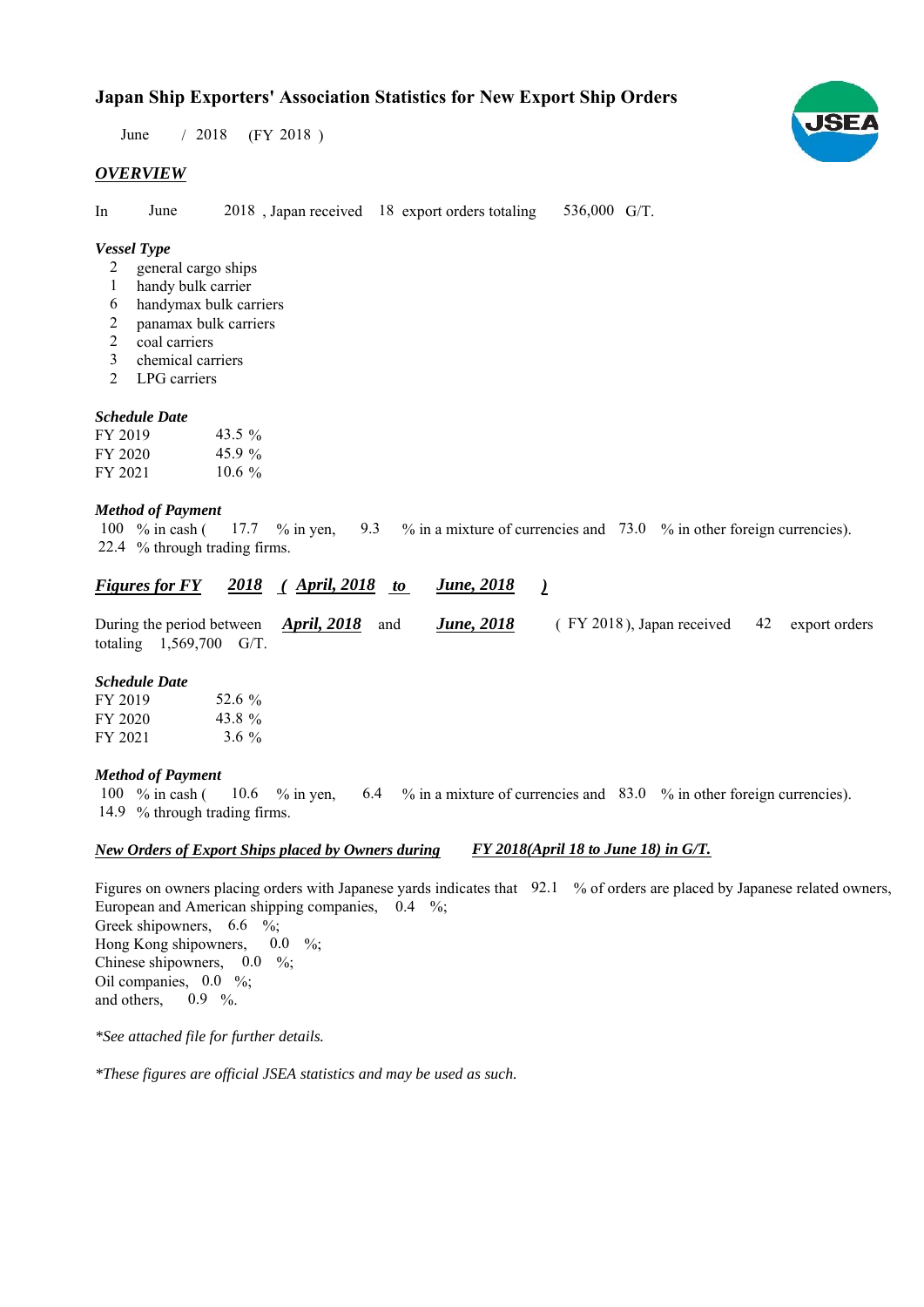#### New Export Orders Placed in June 2018 (FY 2018) Based on Fiscal Year

No. G/T No. G/T No. G/T No. G/T No. G/T No. G/T No. G/T No. G/T General Cargos ( 10 1,229,399 7 781,999 3 447,400 0 0 1 5,700 2 13,400 3 19,100 6 466,500 Bulk Carriers 183 7,231,284 154 6,174,384 29 1,056,900 9 308,100 11 494,700 11 454,800 31 1,257,600 82 3,358,364 Tankers 17 1,496,550 17 1,496,550 0 0 3 225,200 0 0 5 67,800 8 293,000 10 610,500 Combined Carriers 0 0 0 0 0 0 0 0 0 0 0 0 0 0 0 0 Others | 0 | 0 || 0 || 0 || 0 || 0 || 0 || 0 || 0 || 0 || 0 | Total 210 9,957,233 178 8,452,933 32 1,504,300 12 533,300 12 500,400 18 536,000 42 1,569,700 98 4,435,364 FY 2017/FY2016 (%) \* 207.8 259.8 97.7 62.9 153.5 53.1 71.9 \*\* 97.6 In CGT 1,3,301 3,657,833 685,468 227,034 224,090 295,153 746,277 1,964,242 Description Apr 17 to Mar 18 Apr 17 to Feb 18 March 2018 April 2018<br>No. | G/T No. | G/T No. | G/T No. | G/T May 2018 June 2018 Apr 18 to June 18 Jan 18 to June 18

*Figures for shipbuilding orders of 500 G/T and over for export as steel vessels placed with JSEA members are covered.*

\*FY 2017/FY2016

\*\*Calendar Year 2018

JSEA (July 2018)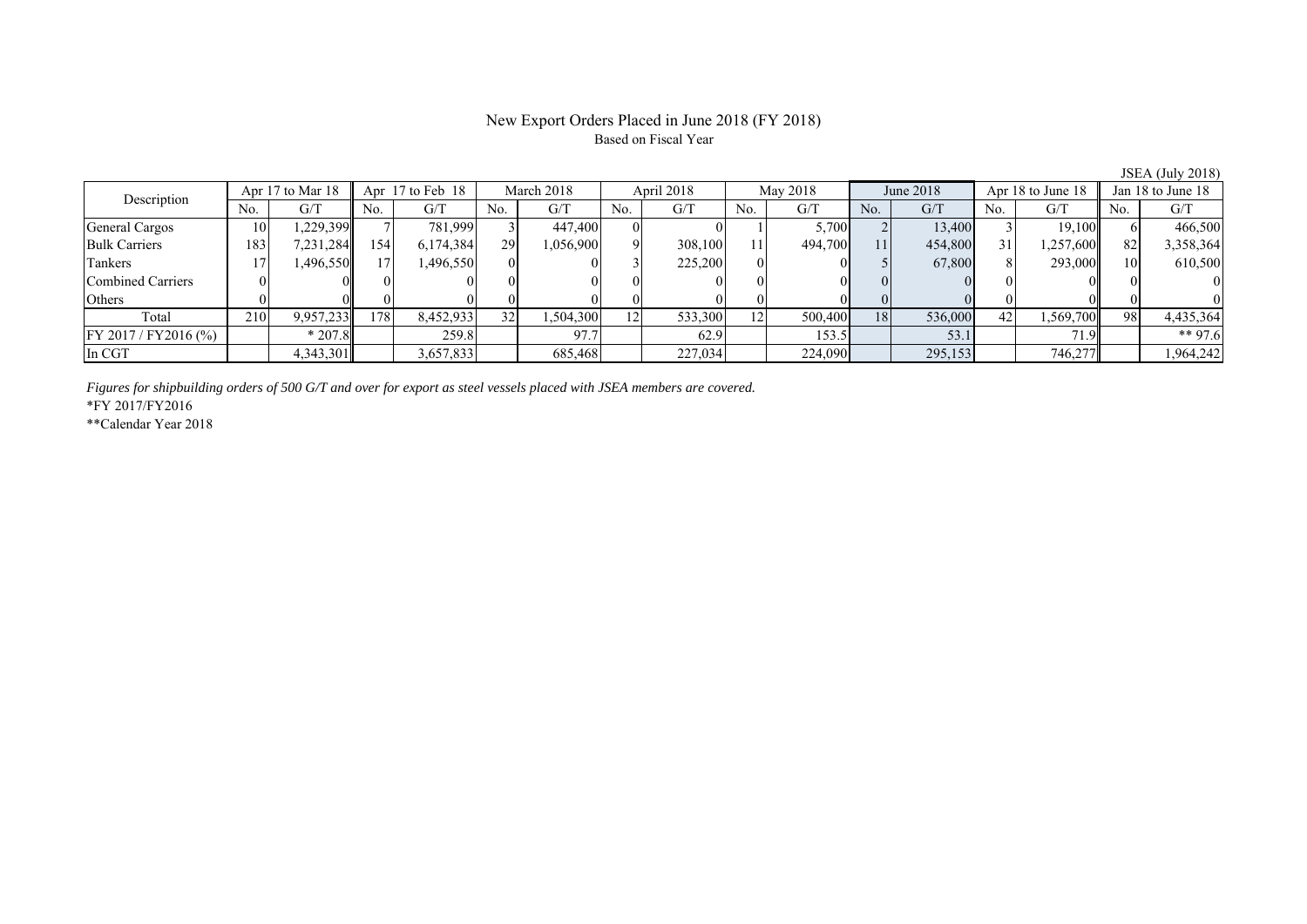# Export Ships Delivered in June 2018 (FY 2018) Based on Fiscal Year

| $\frac{1}{2}$ $\frac{1}{2}$ $\frac{1}{2}$ $\frac{1}{2}$ $\frac{1}{2}$ $\frac{1}{2}$ $\frac{1}{2}$ $\frac{1}{2}$ $\frac{1}{2}$ $\frac{1}{2}$ $\frac{1}{2}$ $\frac{1}{2}$ $\frac{1}{2}$ $\frac{1}{2}$ $\frac{1}{2}$ $\frac{1}{2}$ $\frac{1}{2}$ $\frac{1}{2}$ $\frac{1}{2}$ $\frac{1}{2}$ $\frac{1}{2}$ $\frac{1}{2}$ |     |                  |     |                  |     |            |                 |            |     |          |     |           |     |                   |     |                   |
|---------------------------------------------------------------------------------------------------------------------------------------------------------------------------------------------------------------------------------------------------------------------------------------------------------------------|-----|------------------|-----|------------------|-----|------------|-----------------|------------|-----|----------|-----|-----------|-----|-------------------|-----|-------------------|
| Description                                                                                                                                                                                                                                                                                                         |     | Apr 17 to Mar 18 |     | Apr 17 to Feb 18 |     | March 2018 |                 | April 2018 |     | May 2018 |     | June 2018 |     | Apr 18 to June 18 |     | Jan 18 to June 18 |
|                                                                                                                                                                                                                                                                                                                     | No. | G/T              | No. | G/T              | No. | G/T        | No.             | G/T        | No. | G/T      | No. | G/T       | No. | G/T               | No. | G/T               |
| General Cargos                                                                                                                                                                                                                                                                                                      | 20  | 2,005,260        |     | .705.094         |     | 300,166    |                 |            |     | 95,042   |     | 217,612   |     | 312,654           |     | 901,071           |
| <b>Bulk Carriers</b>                                                                                                                                                                                                                                                                                                | 142 | 5,285,025        | 131 | 4,872,929        |     | 412,096    | 13 <sub>1</sub> | 497.880    |     | 312.967  | 11  | 515,153   | 33  | 1,326,000         | 69  | 2,748,196         |
| Tankers                                                                                                                                                                                                                                                                                                             | 38  | 2,664,170        | 33  | 2,300,561        |     | 363,609    |                 | 420,511    |     | 179,389  |     | 453,425   | 15  | 1,053,325         | 29  | 2,002,288         |
| Combined Carriers                                                                                                                                                                                                                                                                                                   |     |                  |     |                  |     |            |                 |            |     |          |     |           |     |                   |     |                   |
| <b>Others</b>                                                                                                                                                                                                                                                                                                       |     | 125,572          |     | 125,572          |     |            |                 |            |     |          |     |           |     |                   |     |                   |
| Total                                                                                                                                                                                                                                                                                                               | 201 | 10,080,027       | 182 | 9,004,156        | 19  | 1,075,871  | 17              | 918,391    |     | 587,398  | 18  | 1,186,190 | 52  | 2,691,979         | 110 | 5,651,555         |
| $FY 2017 / FY 2016$ (%)                                                                                                                                                                                                                                                                                             |     | $*92.7$          |     | 93.8             |     | 84.6       |                 | 103.2      |     | 63.1     |     | 114.6     |     | 94.3              |     | ** $82.7$         |
| In CGT                                                                                                                                                                                                                                                                                                              |     | 4,747,553        |     | 4,181,857        |     | 565,696    |                 | 424.884    |     | 311,686  |     | 581,137   |     | 1,317,707         |     | 2,778,831         |

*Deliveries of new shipbuilding orders of 500 G/T and over for export as steel vessels placed with JSEA members are covered.*

\*FY 2017/FY2016

\*\*Calendar Year 2018

JSEA (July 2018)